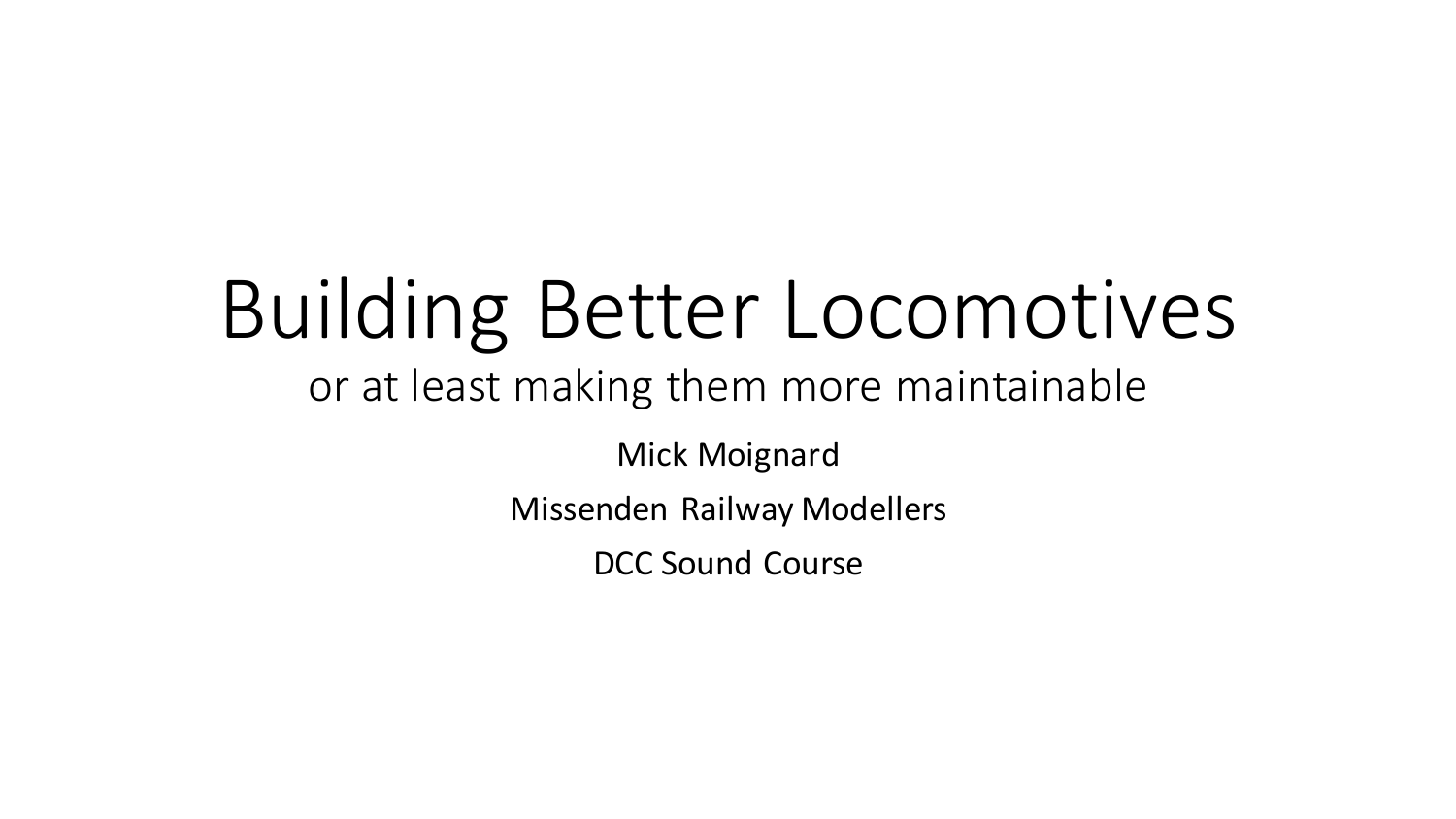# Mick Moignard?

- Modeler of D&RGW & RGS, 1951, in HOn3
	- HO Scale, 3 foot gauge, 10.5mm track
- DCC user since 2000
- DCC Sound since 2005
- Parsons Lumber Company Camp 93
	- One of the first Sound layouts on the show circuit 2005-13
- Soundtraxx Factory Trained 2012
- Tutor at Missenden Railway Modellers
	- DCC Sound course!
- Small business specialising in DCC Sound installation
	- Which is where the source material for this clinic comes from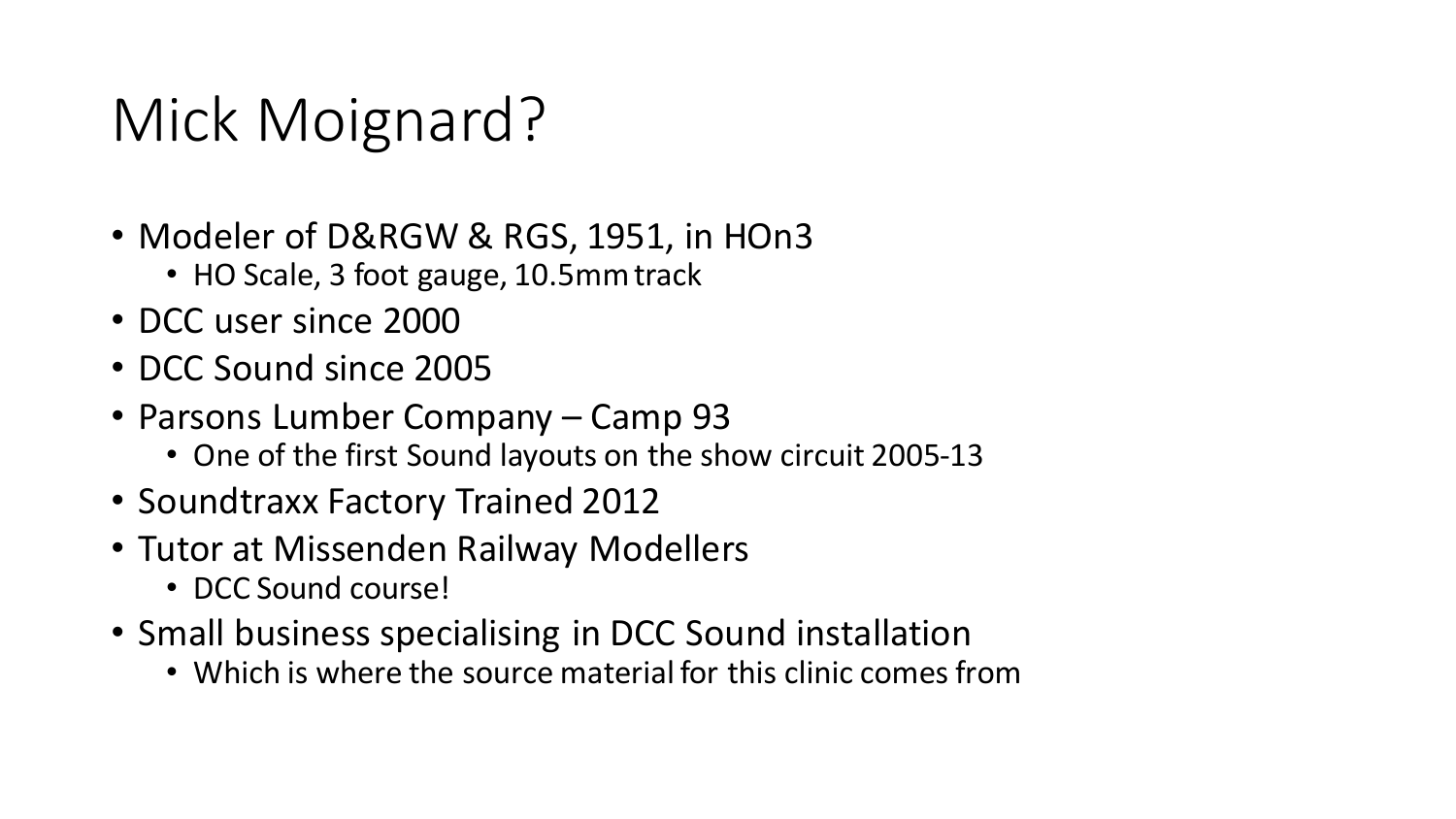#### More Maintainable Locomotives

- I see a lot of locomotives:
	- Far Eastern Brass, from 1950 through to the present, mostly HO models of US prototypes, also some O-Scale and some HOn3.
		- Some of the older ones have open-frame Pittman or KTM motors that are similar to the old Triang X04 – and have all of its shortcomings.
	- Some Korean made models of UK prototypes, mostly O Scale
	- UK Kit builds in OO, EM, P4
	- British made proprietary models Poole Farish in N, Hornby pre-China
	- European made Lima and Jouef least said about these the better
	- Austrian made Roco and Atlas
	- Chinese made plastic and diecast HO locomotives, mostly HO Scale
- Some of them are easy to work on to install DCC and sound
- Some are not
	- And these are the subjects of this clinic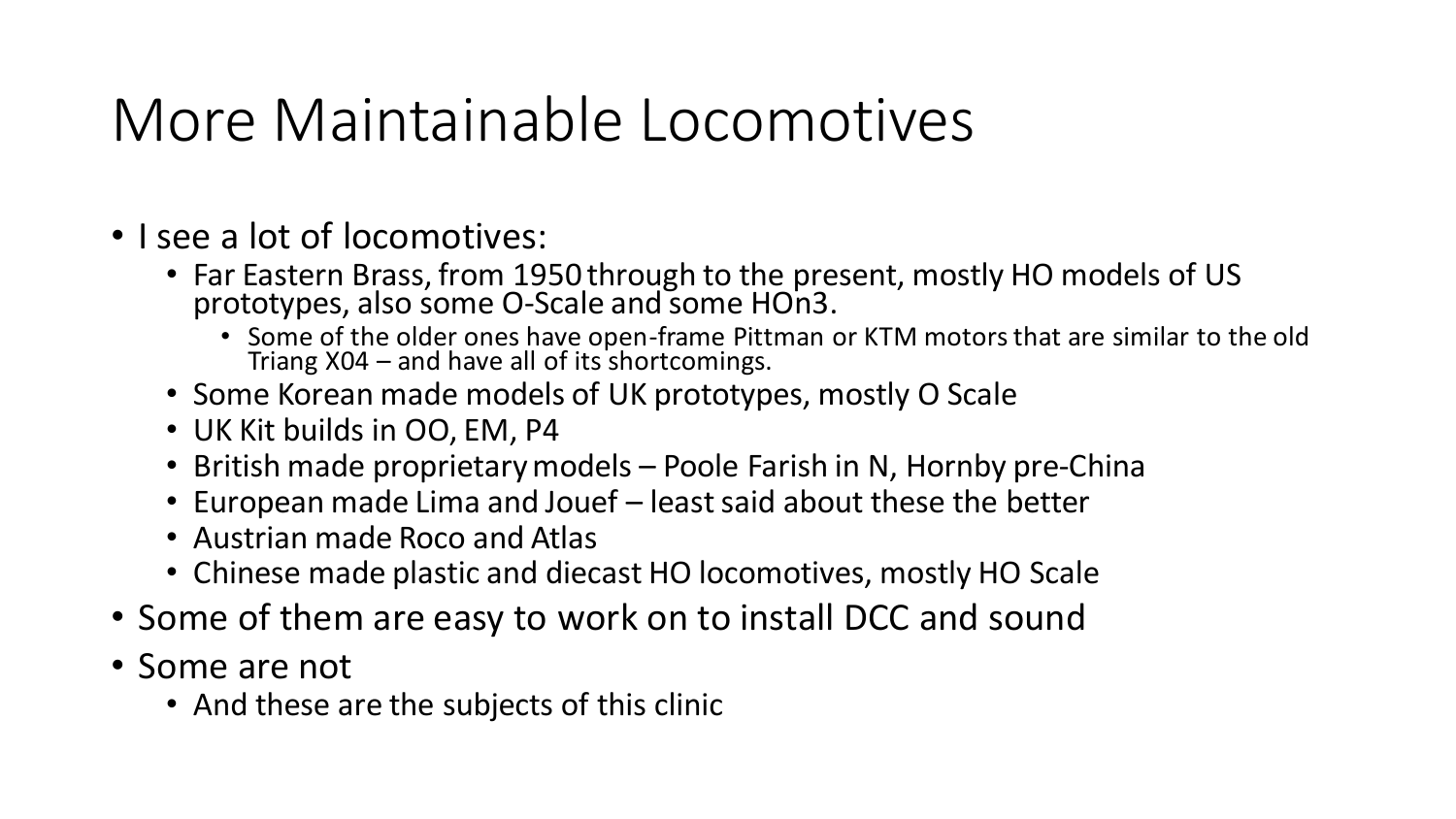# Why does this matter?

- It makes the locos easier to work on, for such tasks as maintenance as well as installing DCC and sound.
- Such work can be done faster and with less frustration
	- If you're paying for the work to be done, that is less cost
- The risk of damage to the locomotive or its paintwork is minimised, whether you do the work or someone else does
- The loco will get maintained more often, and better
	- Which will extend its useful life
	- And make it more dependable when in use.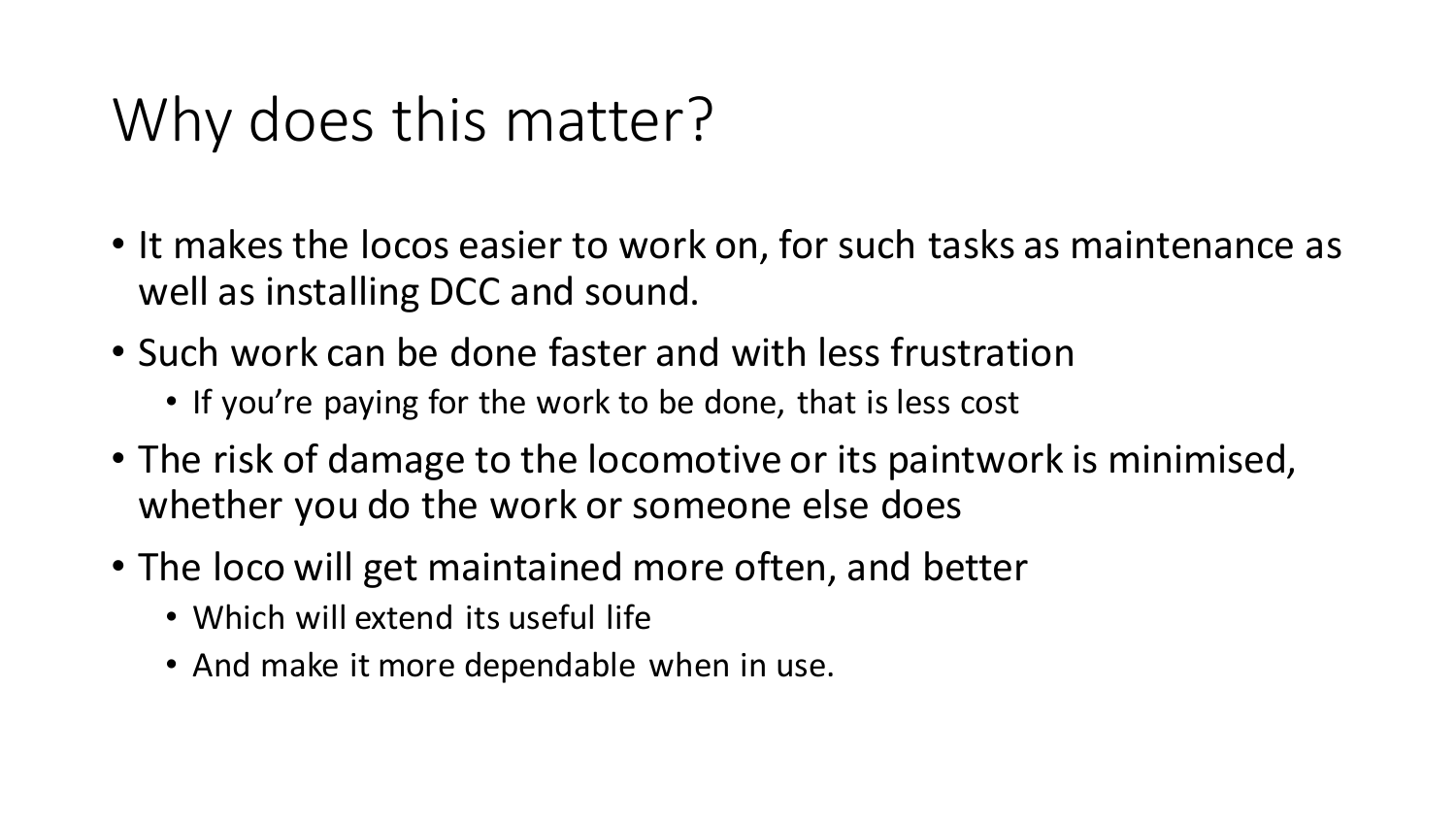# Slotted-head brass screws

- Some of there are only a little harder than butter
- First time you put a driver on it:
	- Half the head comes off
	- Or the whole head breaks off
	- Or the slot is already so deformed that you can't unscrew it.
- You end up getting the remains out with pliers or drilling it out and retapping the hole
- Very difficult to re-fit in confined spaces
	- Which abound in some kit designs
- Models made by Korean manufacturer Samhongsa suffered particularly from this problem (for UK modellers, think RTR Brass 57XX and 97XX Panniers here)
	- So do more than a few kit builds.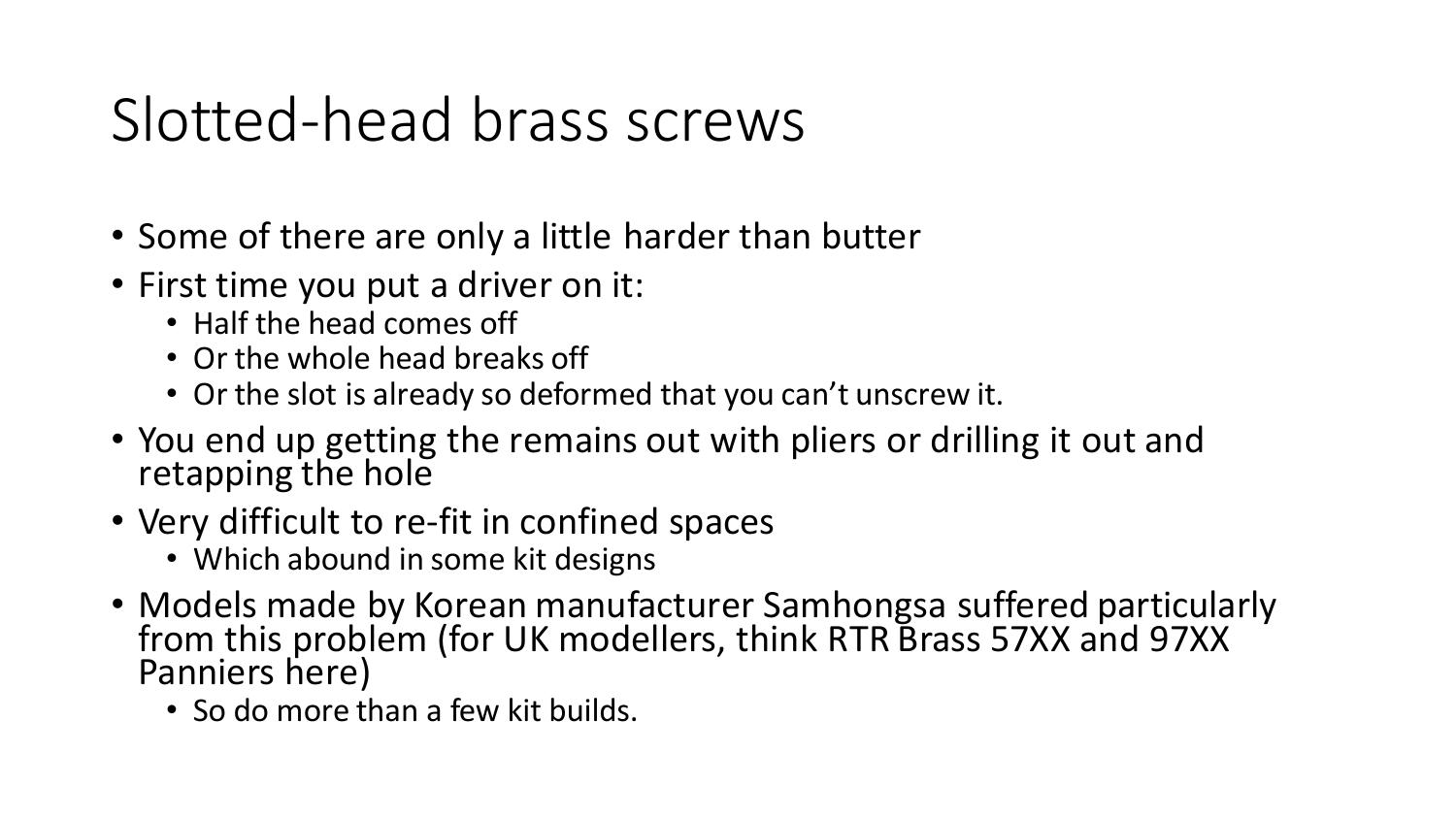#### Other Brass Screw issues

- Brass crosspoints also tend to be made of hard butter
	- Fortunately they're not very common
- Brass screws screwed in very tightly many years ago, and now frozen solid
	- Risk of it breaking and then needing to remove the remains; see earlier
- Screws left way too long; using a screw half an inch long in a hole with 2mm of tapped holding ground
	- Take ages to remove and replace
	- Plus the risk that there is something in that space
	- Ever screwed a long screw into a hole where there is a sound decoder on the other side?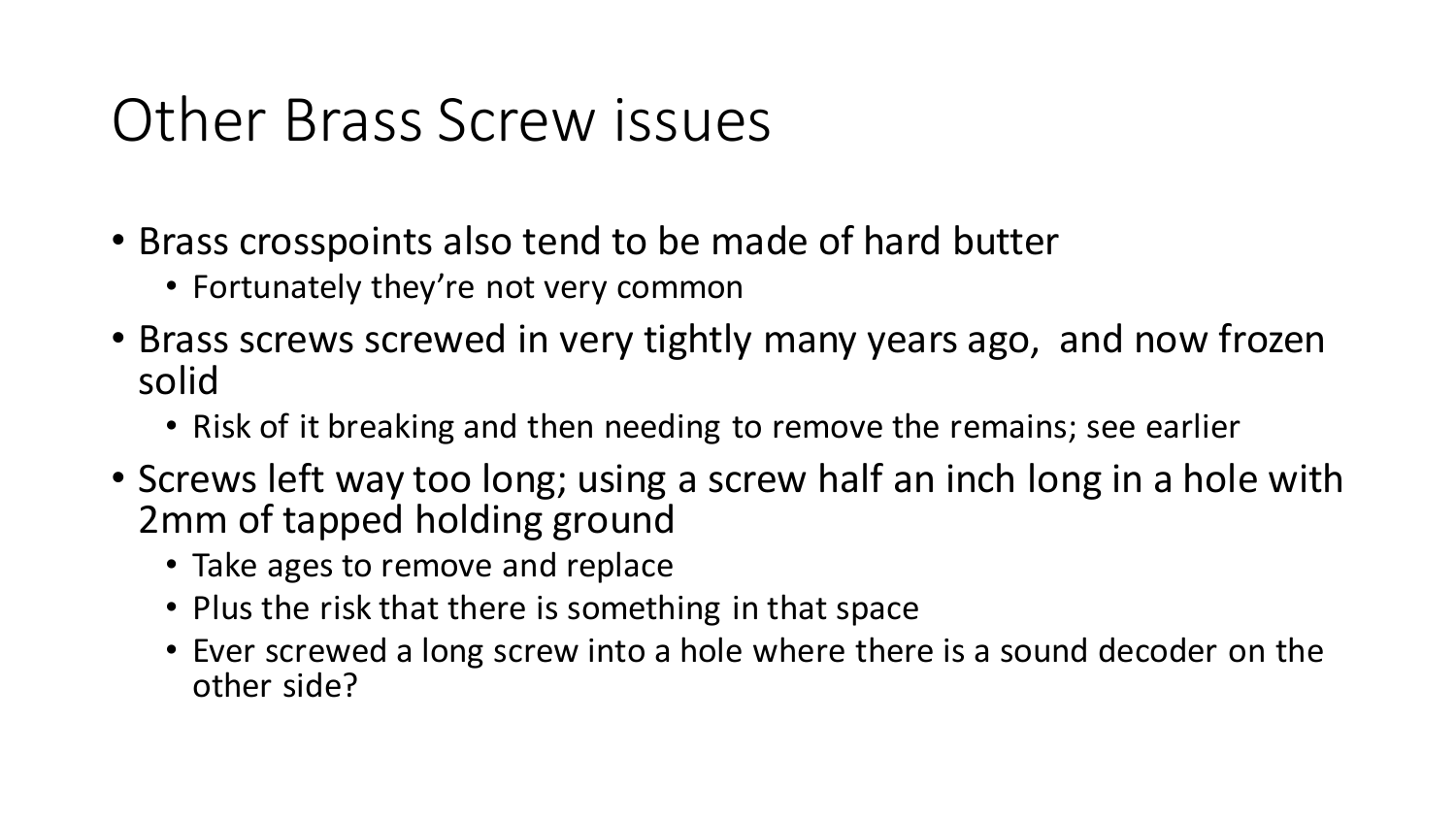# More stupidities with screws

- Every screw in a loco is a different size/different thread type/different head to the next one
	- Hornby and particularly Bachmann very prone to this disease
	- Also beware shouldered screws which are hard to replace like-for-like if you lose them.
- Screw heads hidden under soldered-in brake gear
	- Made worse with large slotted heads and the screws left over long
	- Have to unsolder the brake gear to get the screws out
- Models mailed/delivered to me with all the screws out!
	- Not always safe in a bag
	- No idea which goes where
	- And often some missing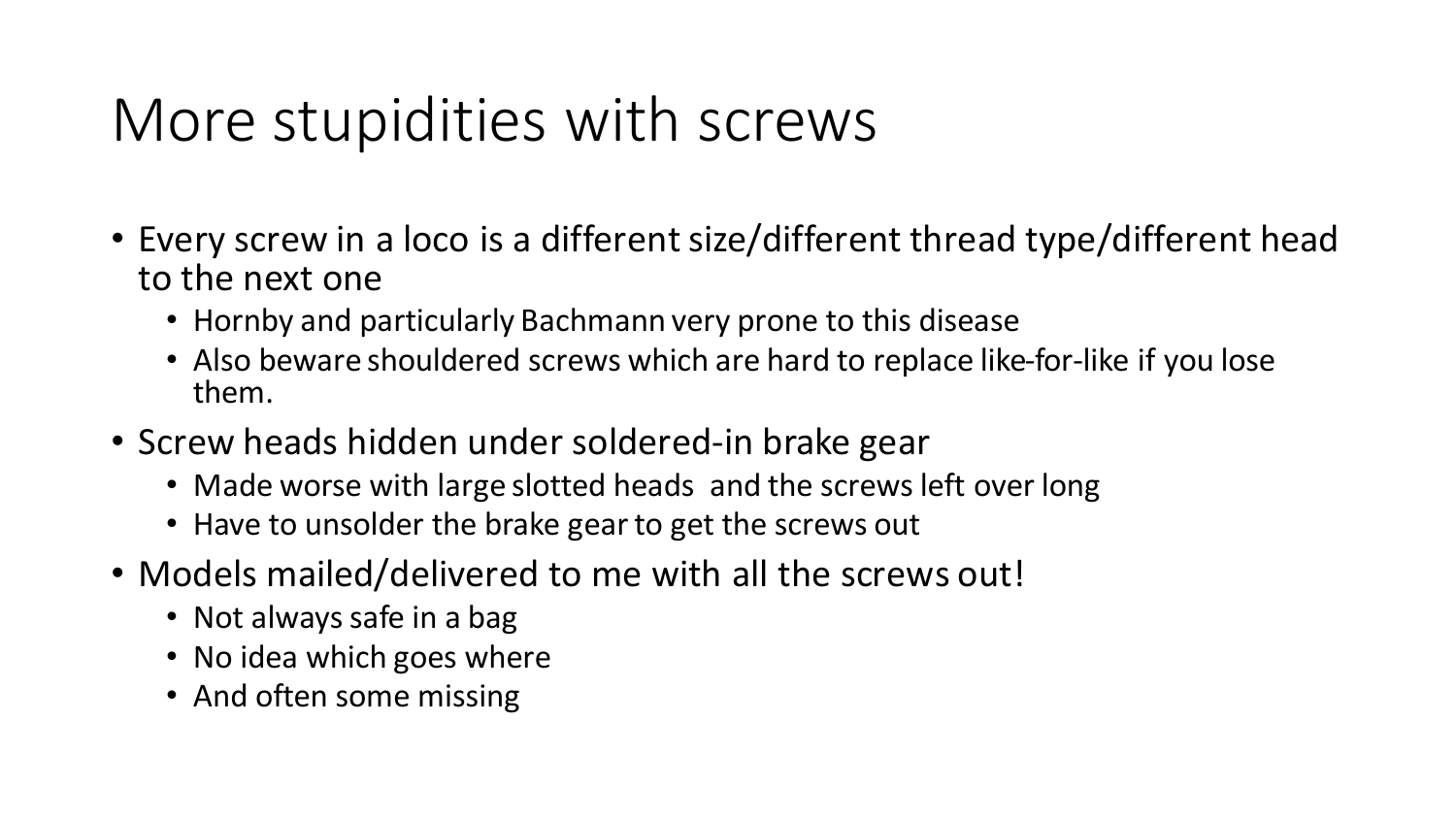### The worst…

- Soldered in studs with nuts to hold pieces together
	- Please don't do this, even if the kit instructions call for it
	- Need a nutdriver to get the nuts off
	- Much harder to put it back together
	- Again, often hidden with brake gear making it 10 times harder to get apart and back together again
- And it's no harder to solder a nut in place instead of the bolt head, or to add a little extra thickness of metal and tap the hole.
	- And **so much easier** to reassemble the model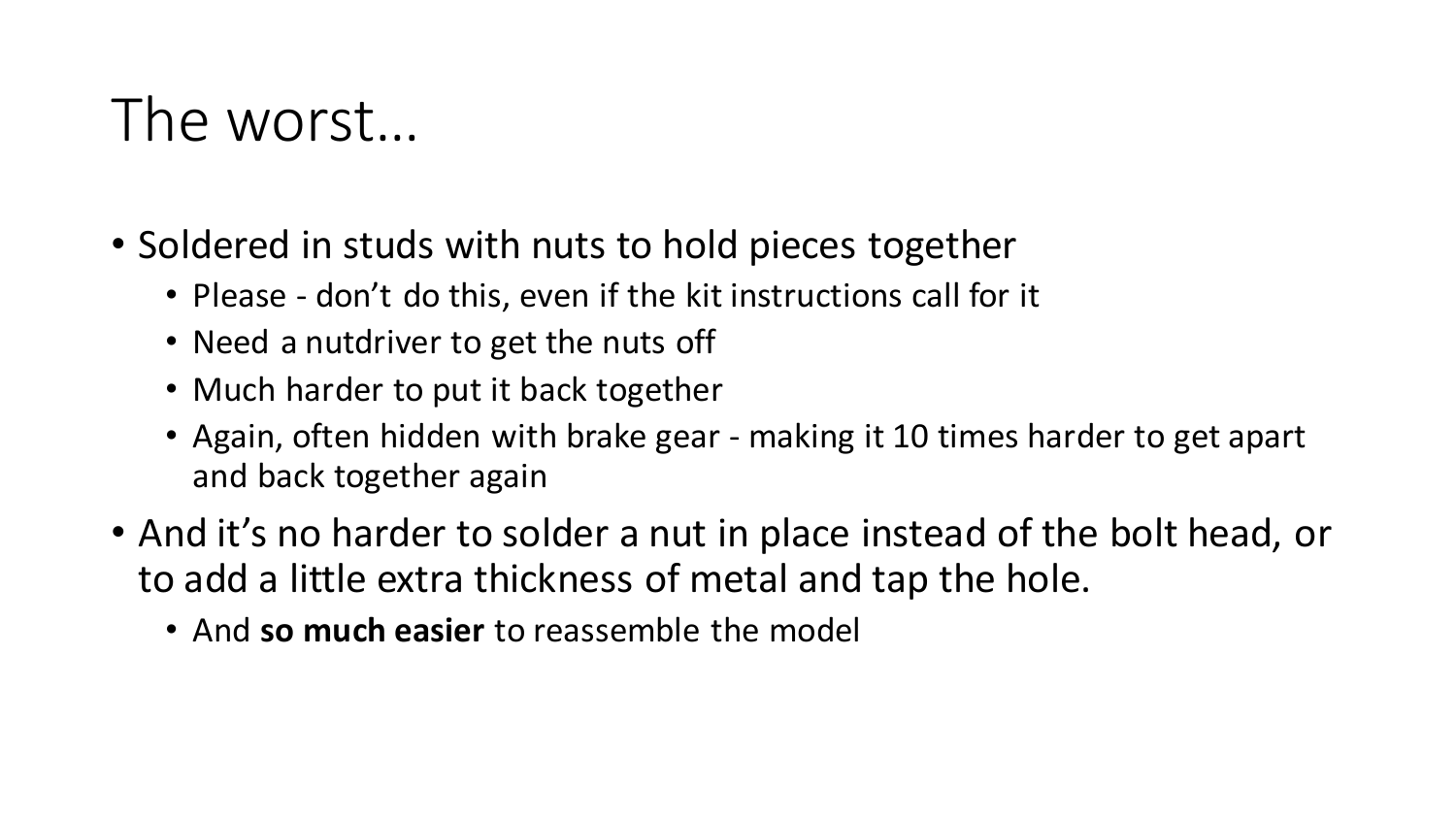# Equally bad…

- Tenders in steam locos which can't be disassembled, apart from removing the wheels
	- Which may require unsoldering the brake gear first
- When the tender is the only place for the decoder to go
	- Or you have a handrail come loose that really needs to be soldered back from inside…..
- Please ensure that the body can come off the frames
	- Or that the tender floor is not a solid piece of metal
	- Simple to do with three or four screws
	- Makes painting it all much easier too.
	- Goes for coaches and other rolling stock too.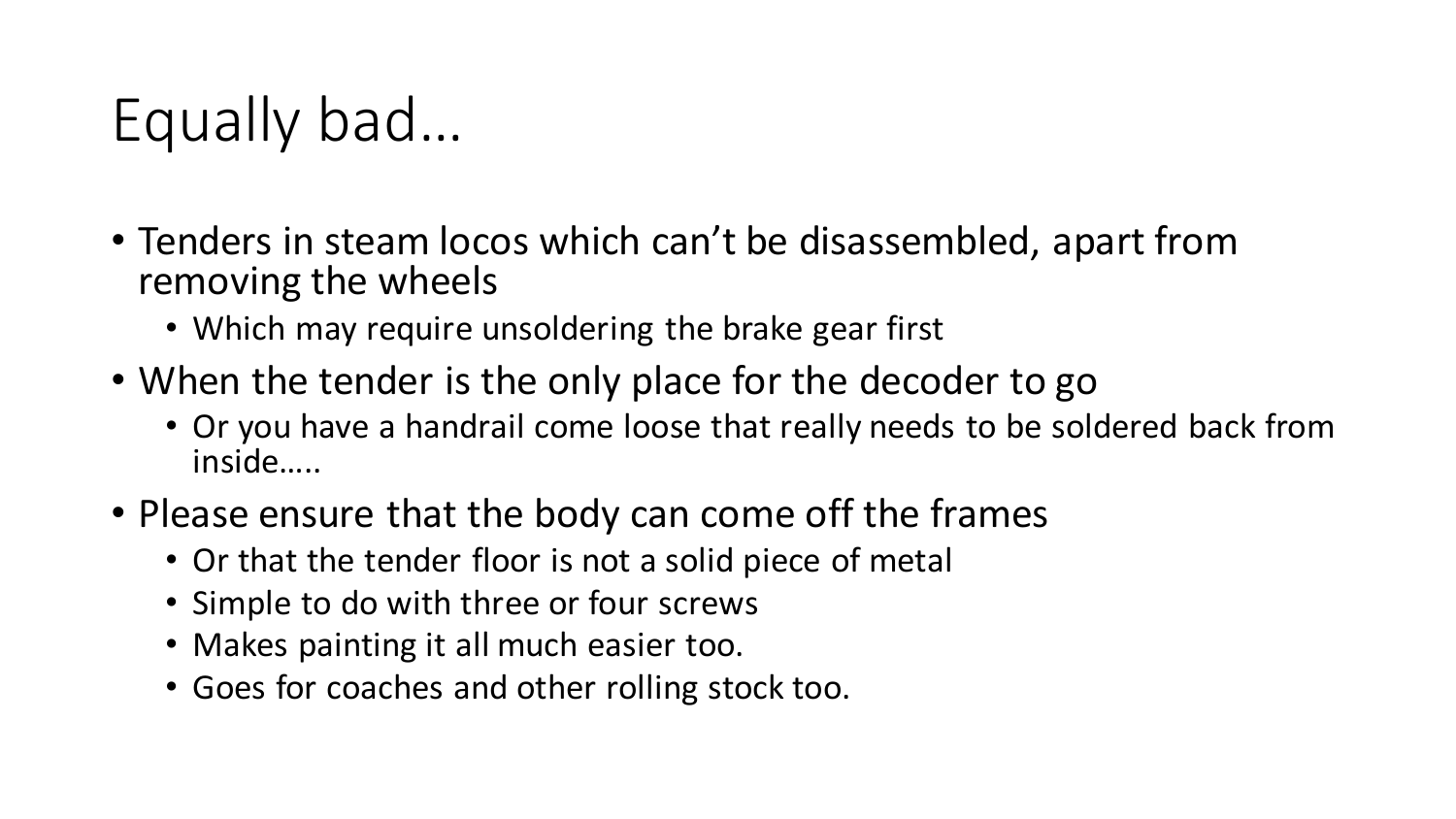#### Use Better Fasteners

- Use steel crosspoint head screws
	- They are easily available in sizes down to M1 (and below if you really need it)
	- Screws tend to stick to the screwdriver and can be placed in holes much easier and faster than slotted heads
- M1.4 and M2.0 are all you need for 4mm scale
- Learn how to drill clearance and tapping holes and tap the threads
- Assemble your kit built loco assemblies with these screws
- Makes painting and maintenance much simpler, because it's so much easier to get the screws in and out again.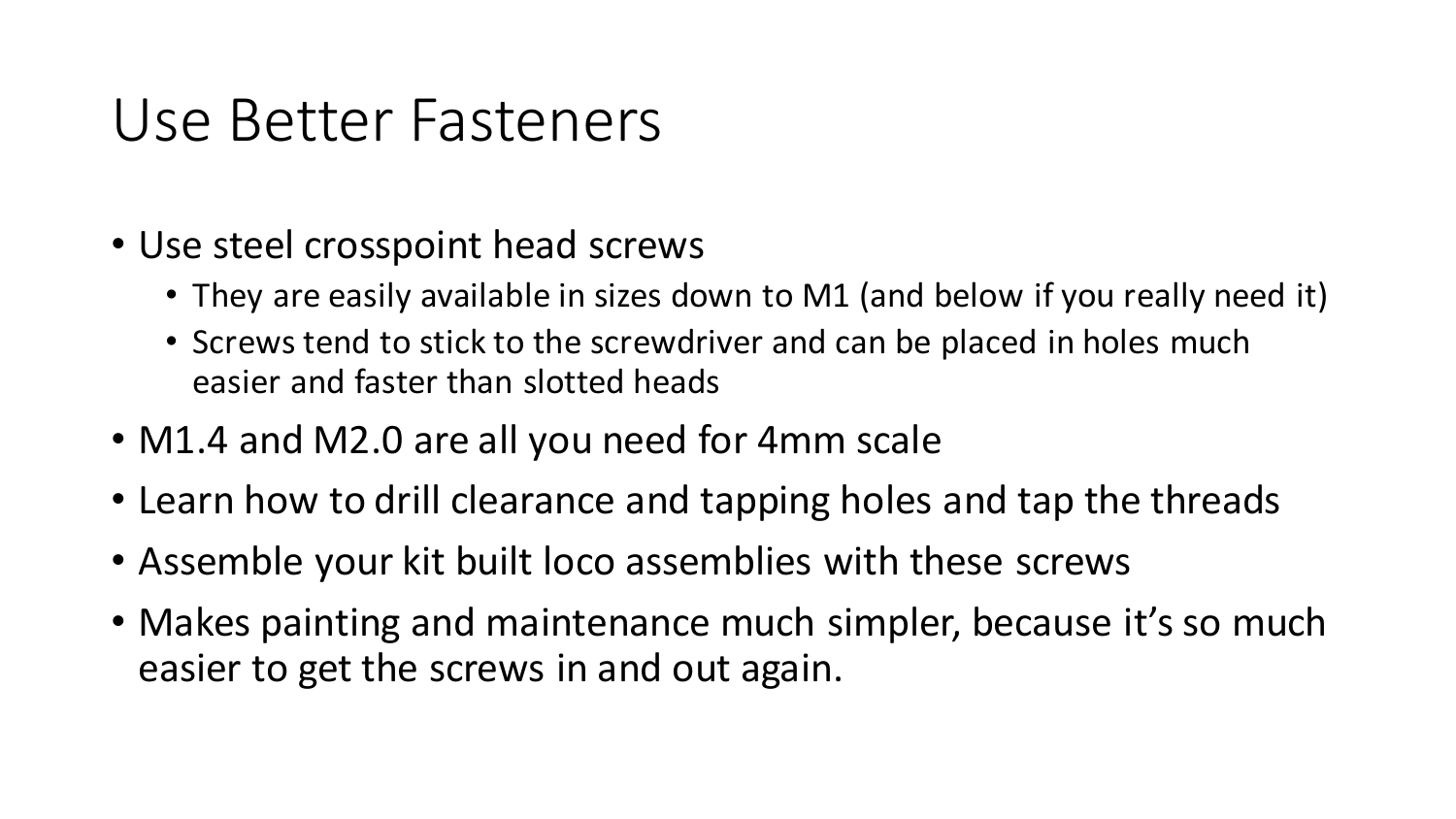# Loco wiring things to avoid

- Insulated joints done with masking tape
	- It will dry out and fall off
	- And you will then get a short circuit which will fry your decoder
- Baring half an inch of wire to make an attachment to something
	- 2 or 3mm is all you need, especially when the insulation will shrink back with heat
	- And its easier to control the wire strands
- Wiring a loco with solid wire
	- It will break, in the end
	- And don't use it as a restraint for the motor
	- If you need a torque arm, use a properly mounted torque arm.
- Wiring a loco with wire too thick
	- It just gets in the way
	- See using solid wire above
	- 28 or 30AWG is fine for small scales and in 7mm for all except pickup and motor wires.
- Wiring the entire loco with black wire.
	- Look at the NMRA recommended wire colours,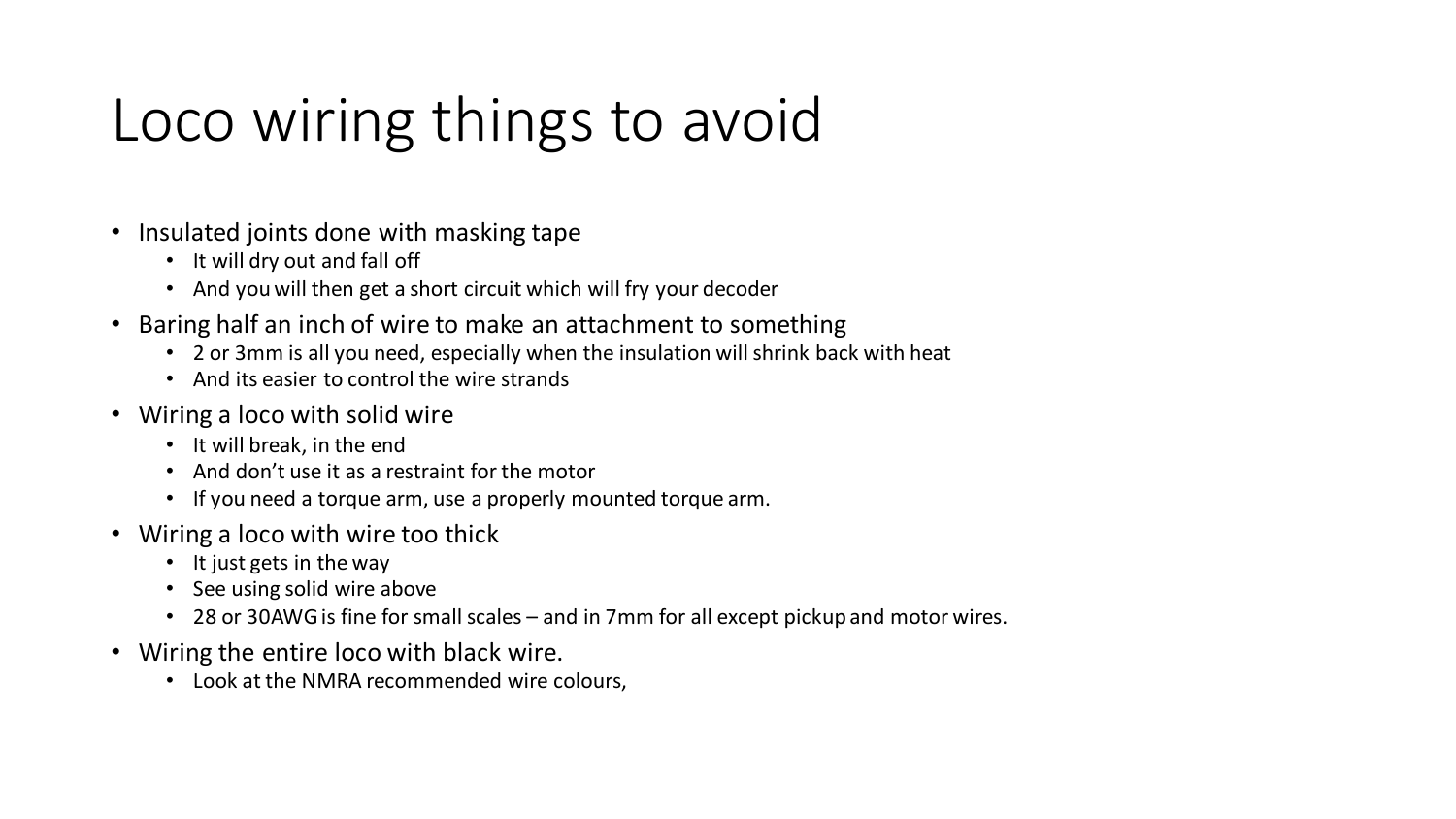### More loco wiring no-nos.

- Soldering wires with low-melt solder
	- It will, in the end, break
	- If you haven't already gotten a cold joint
	- Always use proper electrical/electronic rosin-cored solder
- Soldering wires with acid flux
	- Even Worse: soldering to a decoder with acid flux!
	- Acid flux will rot the wires and any PCB it comes in to contact with
	- Don't, ever, never, do this
- Leaving decoder wires way too long and unrestrained
	- Ready to get caught in the gears
	- Don't make them so short though that you can't get it apart for maintenance
	- Miniature plugs & sockets are available (1.27mm and 1mm pitch)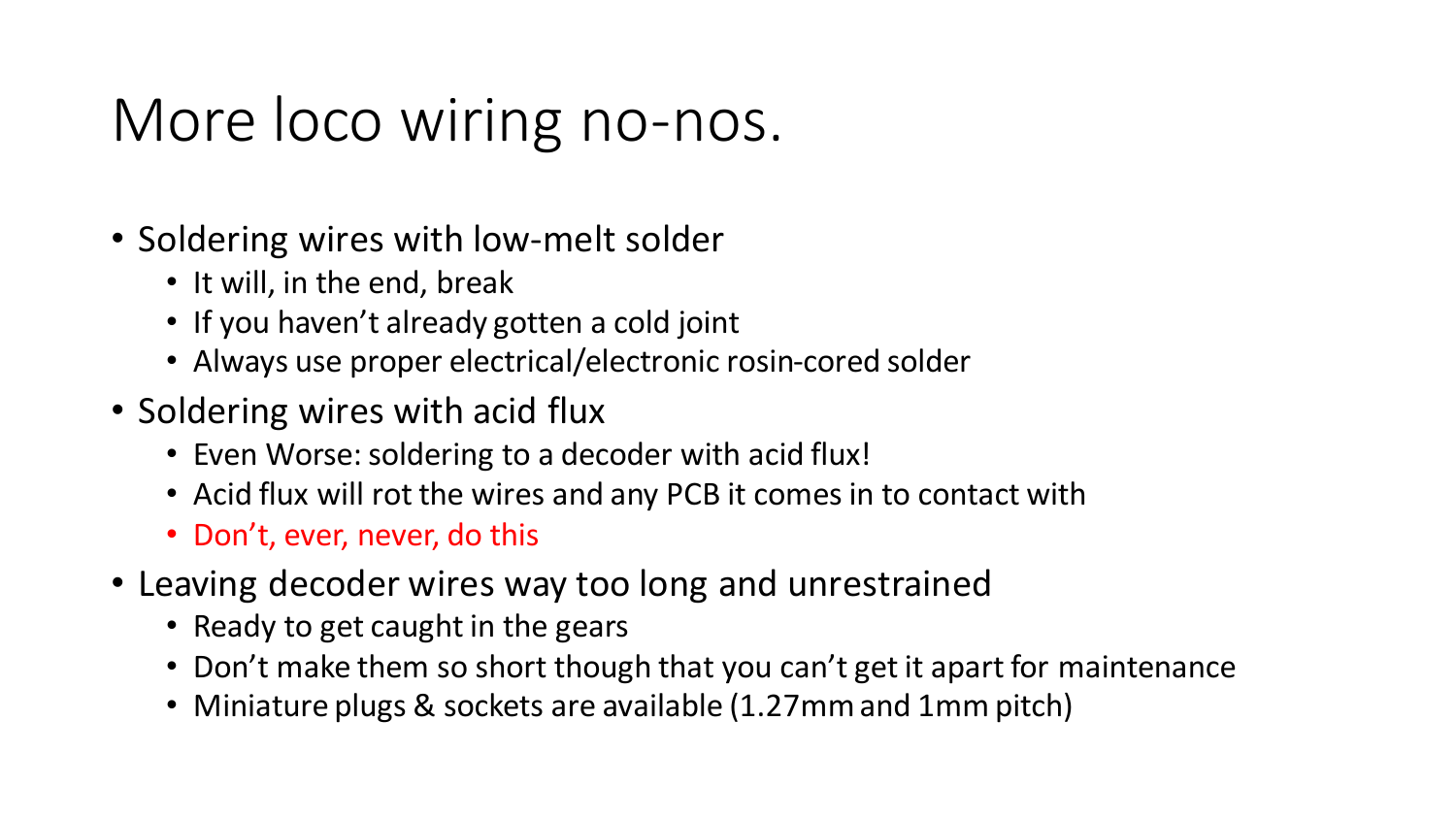# More stuff to avoid doing

- Installing lead weights with white glue
	- Worse; gluing lead shot with white glue
- Lead reacts with PVA (PolyVinylAcetate) to form lead acetate, in the presence of moisture
	- white glue contains water as the solvent
	- How humid can your railway room/shed/loft/storage space get?
- Lead acetate is less dense than lead
	- Which means it swells
- It will burst your model open, probably at the soldered seams
	- Not today, and not tomorrow, but it will happen, probably within two or three years
- Attach lead with double-sided tape, or Evostik/Bostick/Uhu type solvent glue, or with superglue.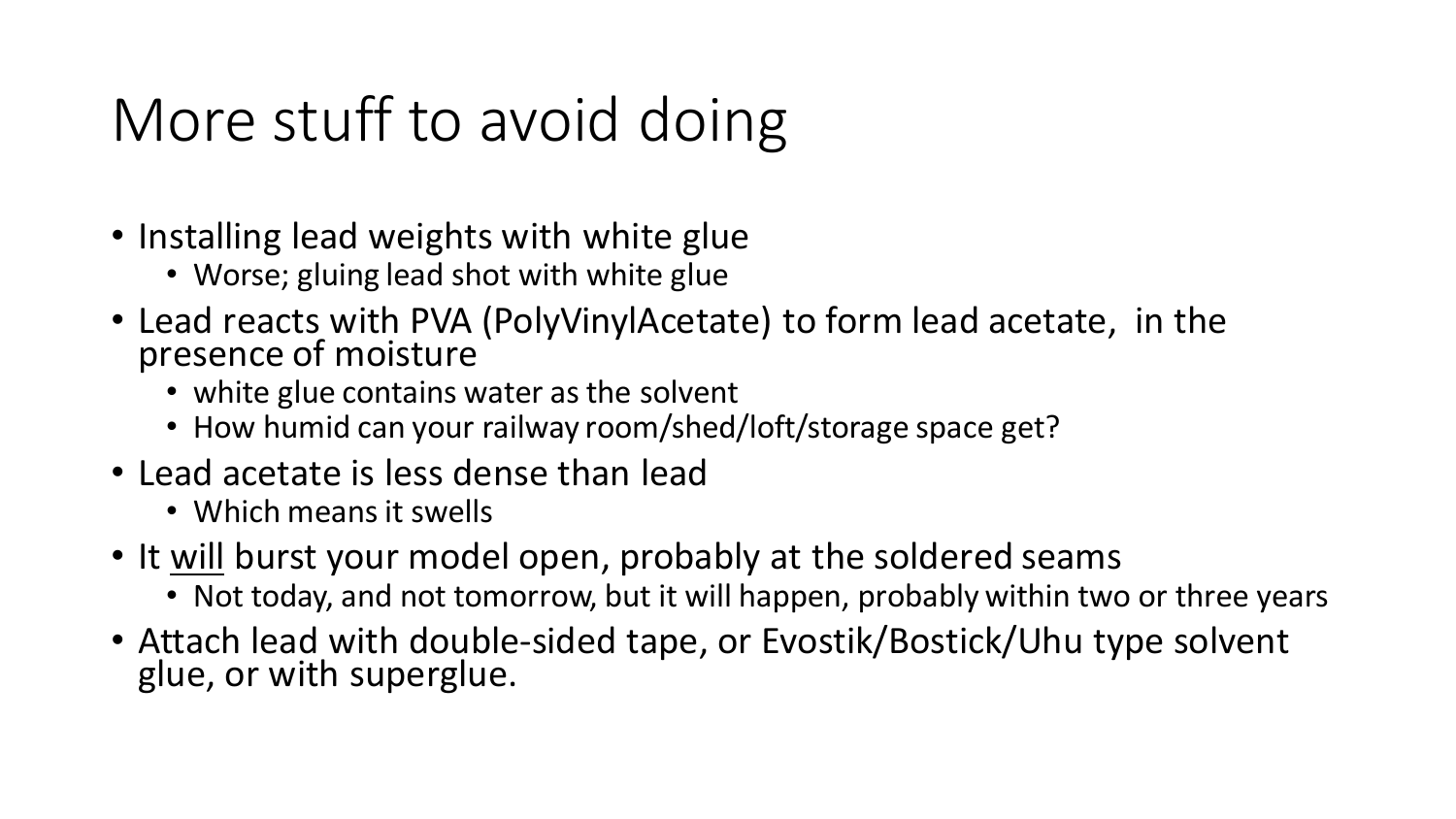### More stuff to avoid

- Repairing brass locos with Superglue
- Sadly, Far Eastern brass locos, like any other, can get damaged. Parts fall off or get broken.
- They get reattached with superglue…
	- again and again, because superglue isn't the way to repair them
	- And the superglue gets splurged out all over the model too
- The only cure is to resolder them
	- And the superglue needs to be cleaned off first.
	- Ever inhaled the fumes of heated up dried superglue?
- Solder clean, fast and hot, and you'll be able to do it with no or minimal paint damage.
	- Especially if you can do it from inside (see earlier).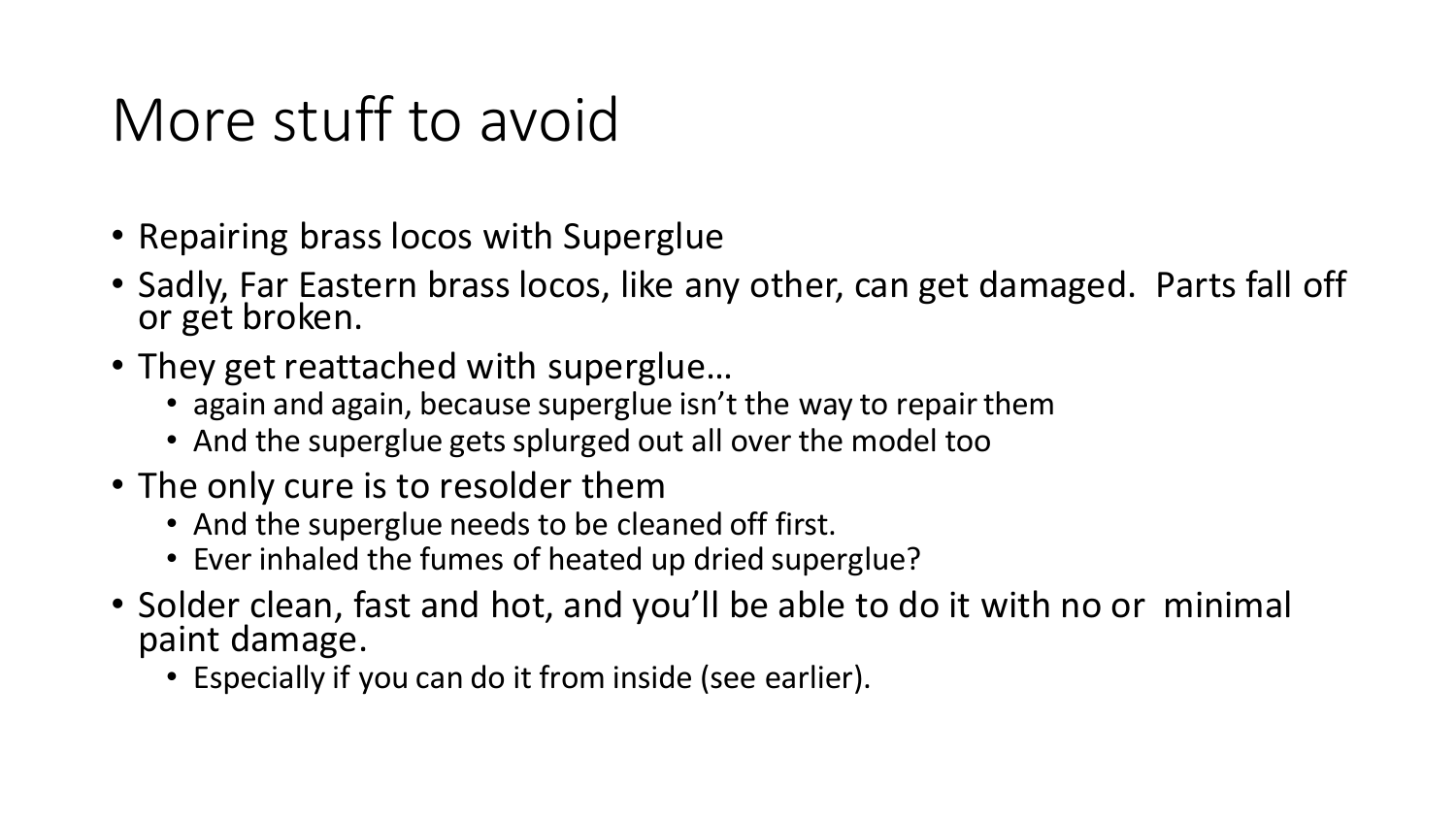# Yet more things that don't endear me to a model

- Locos that can't be disassembled for DCC install or ordinary maintenance without using a soldering iron to dismantle parts
- Locos and tenders that can't be disassembled at all (yes, they're more common than you might think)
	- Some manufactures will add detail parts that are glued to both chassis and body….
- Kits where the designer has not considered maintenance or after construction DCC fitting
	- Or even makes DCC fitting void the warranty and yes, these do still exist!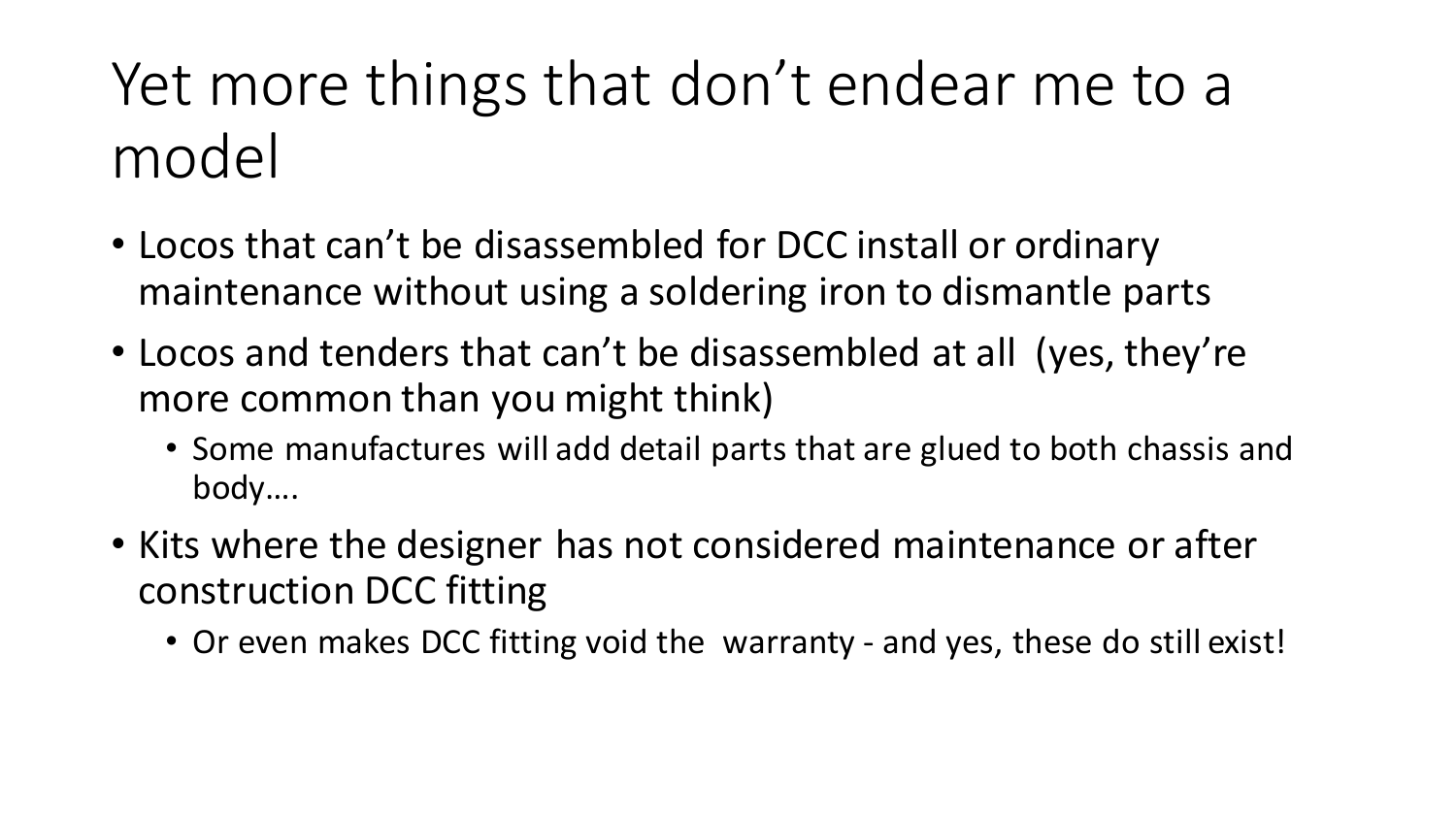# Other things that make DCC Sound hard to do

- Mechanisms that are too noisy
	- DCC Sound requires the mechanism to be essentially silent
	- Silent mechanisms will always work better, too
- Common cause of mechanical noise is gear ratios that are far too high
	- because the builder/designer thinks that crawling at one sleeper an hour is important
	- Because the motor in use runs so fast or has so little torque that 100:1 gearing is required to prevent it being useless
	- 20:1 and a 7000rpm high-torque motor will always give a better result
	- Far less noise and occupies less space.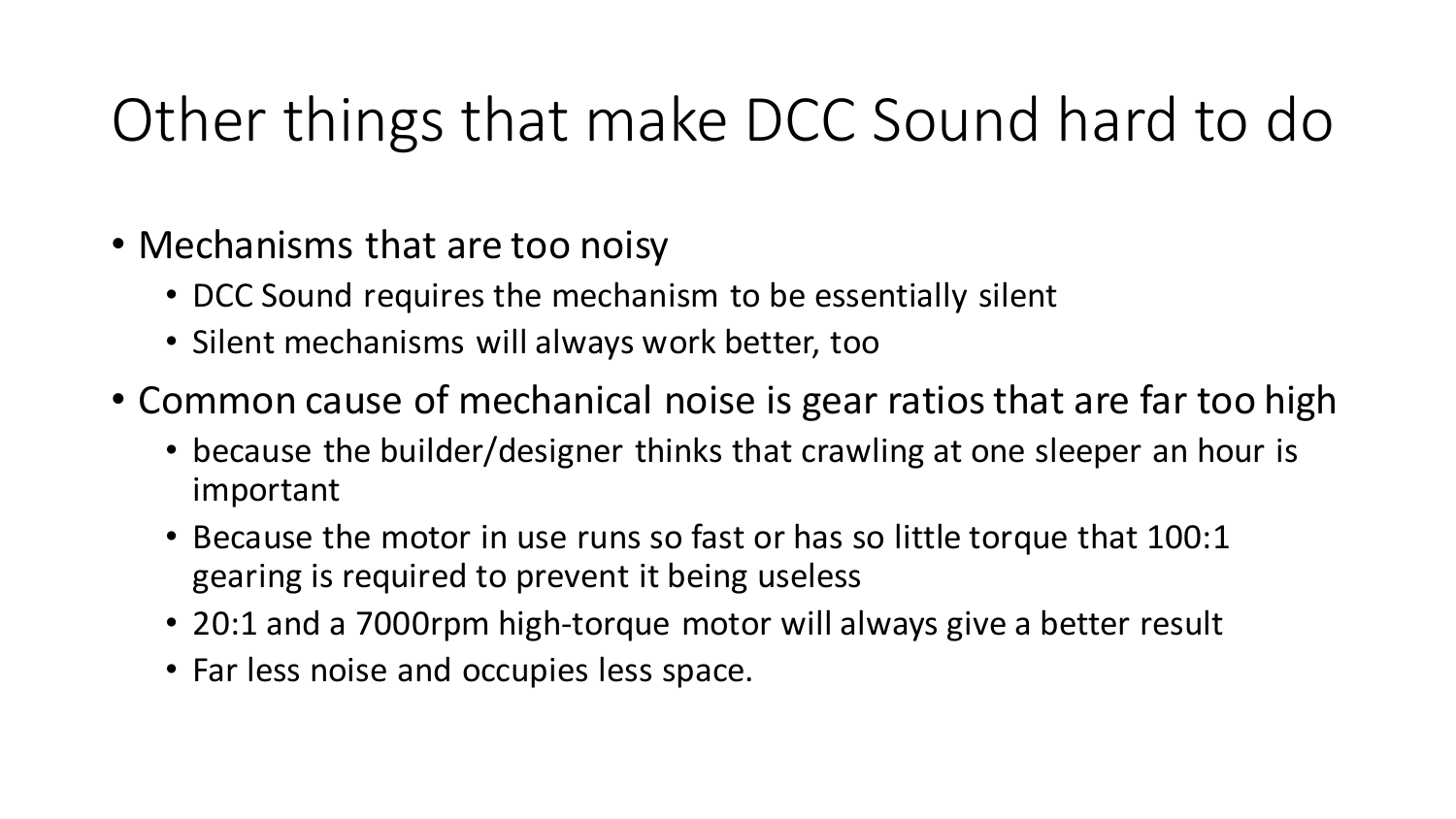# And finally

- Weathering jobs completed without cleaning the wheels afterwards
- Don't just clean the wheel treads of the drivers
- Clean the pickup areas on the back or flanges
- Clean the pickups too!
- And clean all the non-powered non-pickup wheels as well.